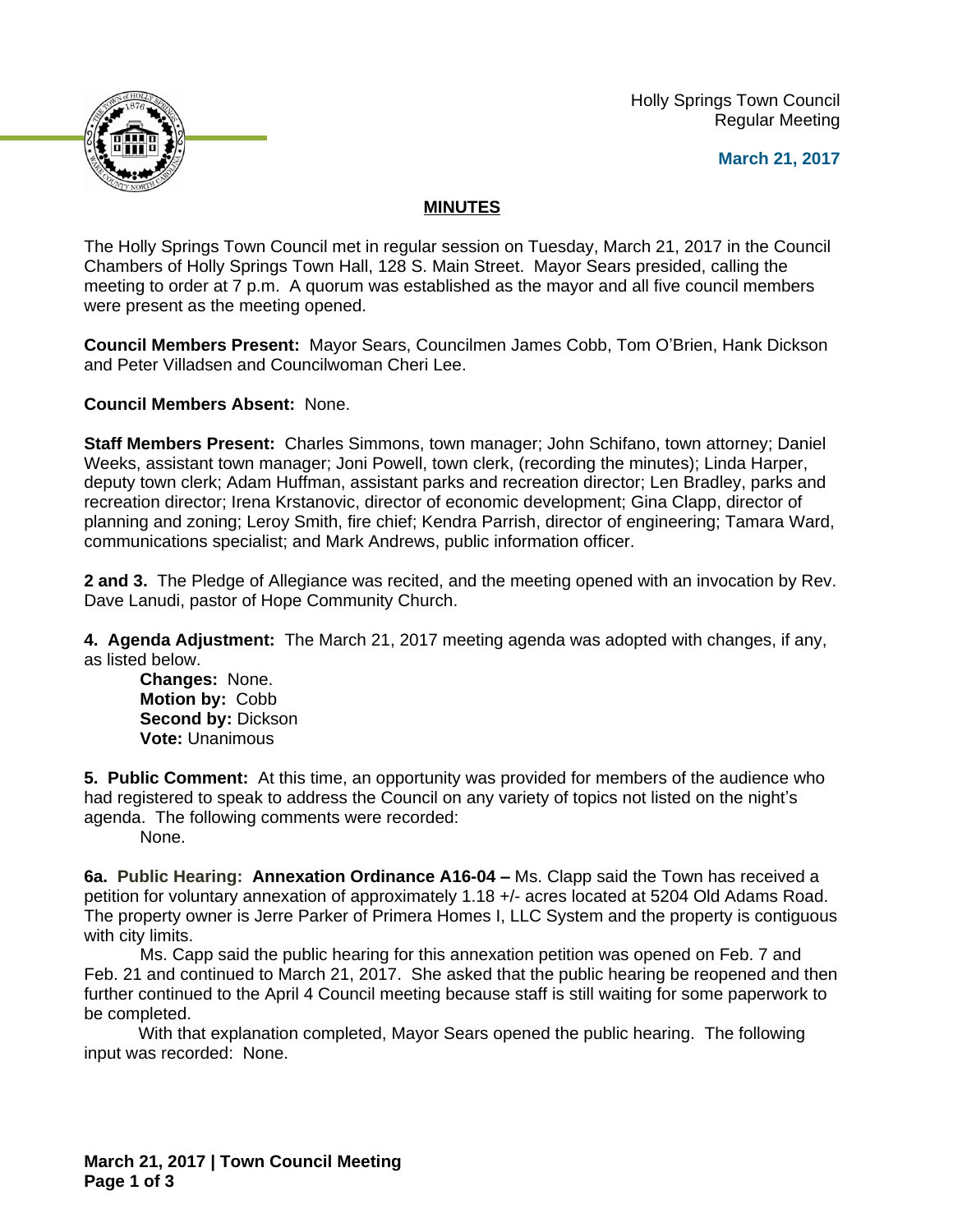There being no input, the public hearing was continued.

**Action:** The Council approved a motion to continue the public hearing on Annexation Ordinance A16-04 to resume at the April 4 Town Council meeting.

**Motion by:** Cobb **Second by:** Lee **Vote:** Unanimous

**7. Consent Agenda:** The Council approved a motion to approve all items on the Consent Agenda. The motion carried following a motion by Councilman Cobb, a second by Councilman Dickson and a unanimous vote. The following actions were affected:

7a. Minutes – The Council approved minutes of the Town Council's regular meetings held Jan. 17, Feb. 7 and Feb. 21.

7b. Budget Amendment Report– The Council received a monthly report of operational budget amendments approved by the town manager or that were accomplished at the direction of the Council. *A copy of the budget amendment report is attached to these minutes.*

7c. Resolution 17-10 - The Council adopted Resolution 17-10 declaring certain personal property surplus to the needs of the town.

7d. Budget Amendment - The Council adopted an amendment to the FY 2016-17 budget ordinance to approve non-operating fund budgets.

7e. The Mills at Avent Ferry Infrastructure Agreement - The Council approved an amendment to a infrastructure reimbursement agreement with the developer of The Mills at Avent Ferry (fka Union Ridge).

7f. Debt Service Fund - The Council authorized the establishment of a Debt Service Fund in the Town budget.

7g. Resolution 17-11 – The Council adopted Resolution 17-11 approving FEMA documents and designating the Town's official FEMA agents.

7h. Budget Amendment, \$20,000 – The Council authorized an amendment to the FY 2016-17 budget in the amount of \$20,000 for installation of sewer line on Earp Street.

7i. Leslie-Alford-Mims House Expiration Date Extension – The Council granted plan approval expiration date extensions for the Leslie-Alford-Mims House.

7j. Sunrise United Methodist Church – The Council granted a plan approval expiration date extension for Sunrise United Methodist Church.

 **8. Other Business:** None that resulted in Council action.

 **9. Manager's Report:** None that resulted in Council action.

**10. Closed Session:** 143-318.11(a)(3) to discuss with the town attorney under the attorney-client privilege matters related to existing and potential civil lawsuits, namely *Fred Smith vs. Town of Holly Springs* and *Downton Square vs. Town of Holly Springs.*

## *General Account of March 21, 2017 Closed Session*

In closed session the Town Attorney updated Council members on mediation taking place in the Fred Smith vs. Town of Holly Springs lawsuit. Council then gave Mr. Schifano its direction for mediation in the matter. Mr. Schifano then advised the Council on the potential for legal action following action on the Downton Square development plan request.

No action was taken in closed session, other than a motion to return to open session, which carried unanimously.

## *- End of General Account*